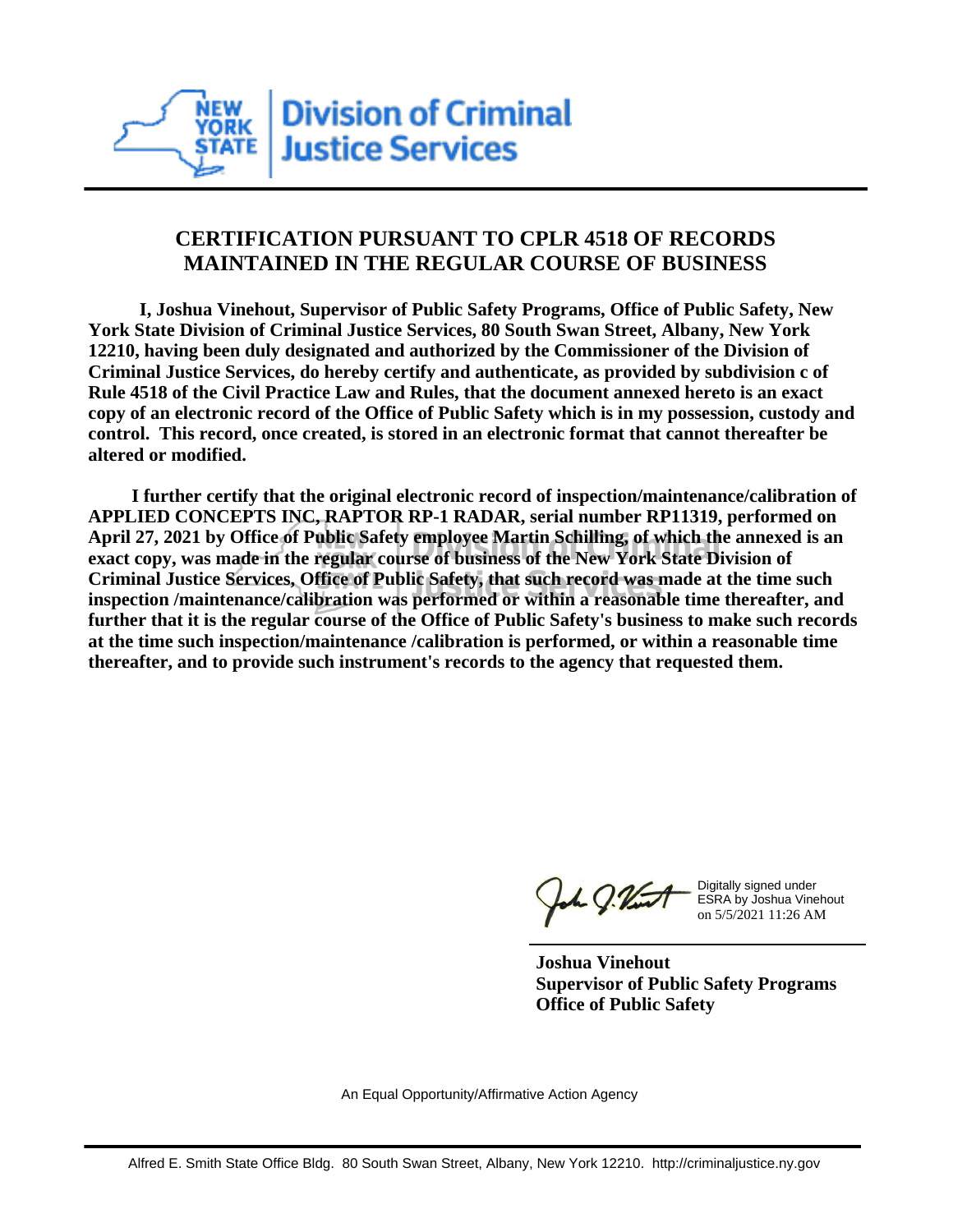## **RADAR RECORD OF INSPECTION / MAINTENANCE / CALIBRATION**

## **Name of Submitting Agency: Wayne County Sheriff`s Office Manufacturer: APPLIED CONCEPTS INC Model: RAPTOR RP-1 Date: April 27, 2021 Serial Number: RP11319**

 **I hereby certify that APPLIED CONCEPTS INC RADAR, model RAPTOR RP-1, serial number RP11319/ / RK17447 / / RK17445, has been calibrated using standards whose accuracies are established by the National Bureau of Standards, or have been derived by the ratio type of self calibration techniques. Calibration has been effected by controlled tests performed on the date indicated above.**

| <b>Test No</b> | <b>Internal Standard</b>                   | <b>Test Result</b> |
|----------------|--------------------------------------------|--------------------|
|                | <b>PAS MPH</b>                             | <b>PAS MPH</b>     |
| <b>Test No</b> | <b>Certification Standard (Stationary)</b> | <b>Test Result</b> |
|                | 65 MPH                                     | 65 MPH             |
|                | 35 MPH<br>YORK                             | 35 MPH             |
| <b>Test No</b> | <b>Certification Standard (Moving)</b>     | <b>Test Result</b> |
|                | 65 MPH                                     | <b>30 MPH</b>      |
|                | 35 MPH                                     |                    |

**Turning Fork Certification / Date of Certification: April 27, 2021**

| <b>Serial Number</b> | Frequency | <b>Test Result</b> |
|----------------------|-----------|--------------------|
|                      | 4733 HZ   | 65 MPH             |

**The above stated tuning fork has been tested and found to oscillate at 4733 Hertz. It will cause a calibration signal of 65 MPH when used with a Doppler traffic radar operating at 24,150 Mhz.**

| <b>Serial Number</b> | <b>Frequency</b> | <b>Test Result</b> |
|----------------------|------------------|--------------------|
| 18636                | 2544 H/          | 35 MPH             |

**The above stated tuning fork has been tested and found to oscillate at 2544 Hertz. It will cause a calibration signal of 35 MPH when used with a Doppler traffic radar operating at 24,150 Mhz.**

 **I further certify that the entries made in these records were made at the time that the inspection /maintenance/calibration of the above identified RADAR was performed, or within a reasonable time thereafter.**

 *page 1 of 2* 

Digitally signed under ESRA by Martin Schilling on 4/27/2021 1:02 PM

**Martin Schilling Highway Safety Equipment Technician Office of Public Safety**

**\_\_\_\_\_\_\_\_\_\_\_\_\_\_\_\_\_\_\_\_\_\_\_\_\_\_\_\_\_\_\_\_\_\_\_\_\_**